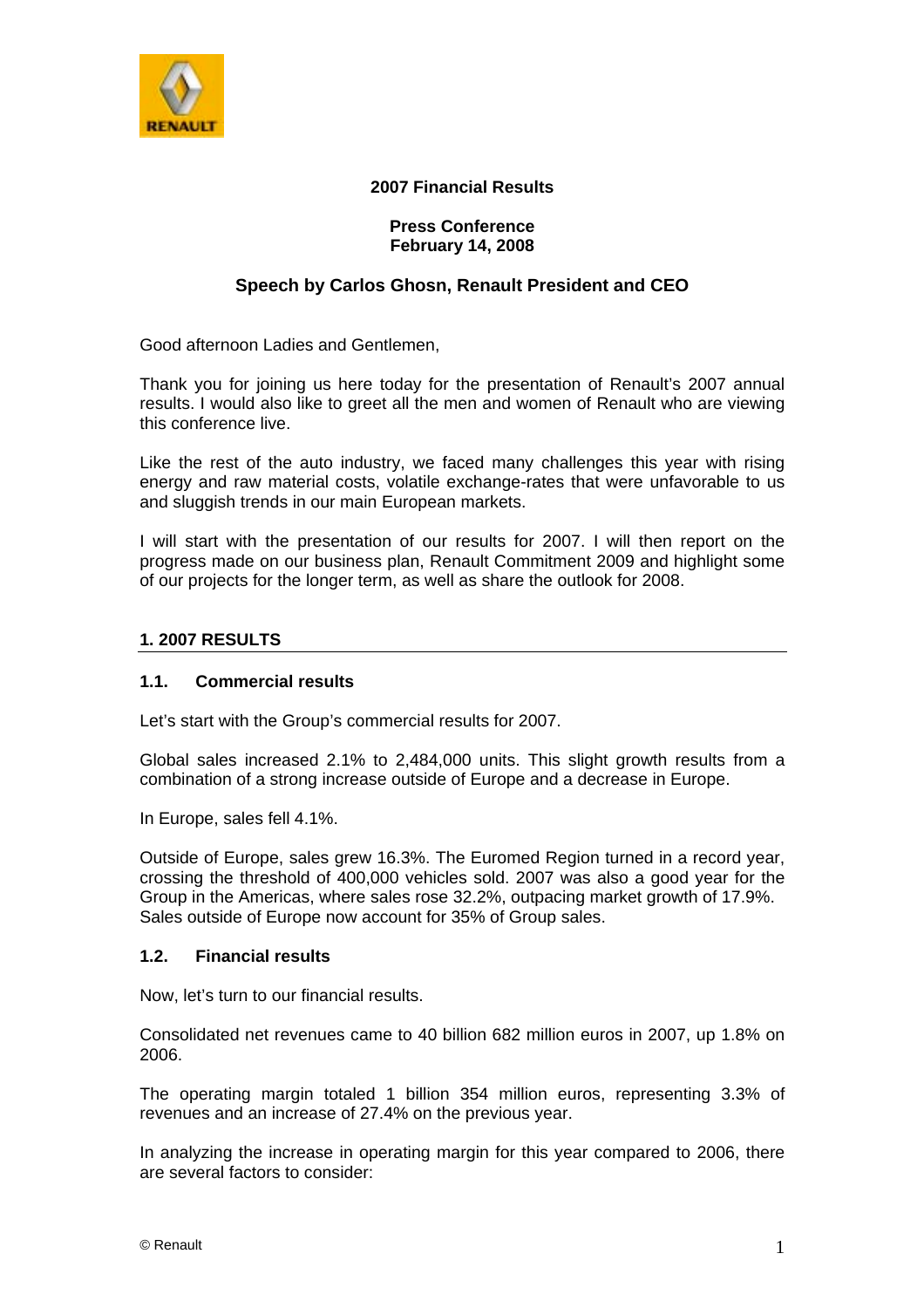

- Exchange rates had a negative impact of 154 million euros.
- Volume growth added 210 million euros.
- The combination of mix, price and enrichment led to a 241-million-euro decrease.
- Improved cost competitiveness in our plants contributed 137 million euros.
- Purchasing cost reductions generated savings of 390 million despite a 270 million-euro surcharge caused by the hike in raw material costs.
- Expenses for warranty costs increased 152 million euros. Although the warranty costs on new models have declined significantly, we booked additional provisions for the oldest models in the range.
- R&D expenses declined 134 million euros.
- G&A expenses declined 44 million euros.
- The contribution from RCI Banque declined by 20 million euros.

Profits from associated companies contributed 1 billion 675 million euros to the Group's net income, down 26.4%. Nissan contributed 1 billion 288 million euros, with one-third of its decline coming from a weaker yen. Volvo contributed 352 million euros.

Overall, consolidated net income came to 2 billion 734 million euros, compared with 2 billion 960 million in 2006.

Net automotive debt amounted to 2 billion 88 million euros. Renault's balance sheet remains strong with a debt-to-equity ratio of 9.5%, two points lower than last year.

In short, our results improved in 2007 despite a marginal contribution from commercial sales and adverse exchange rates, mainly thanks to cost reductions and better operational management.

### **2. PROGRESS REPORT ON RENAULT COMMITMENT 2009**

We are now midway through Renault Commitment 2009, the plan we launched two years ago. At this stage, let's look at where we stand on our three commitments.

### **2.1. Quality**

Quality, the first of our commitments, was the focus of concerted efforts throughout the company. The quality of our products and services has improved significantly, reaching the highest levels ever attained by Renault. This is borne out by all our indicators:

- The number of defects at the end of the assembly line has been divided by six in the past two years.
- The number of incidents reported during the first three months on the road was reduced by half from 2005 to 2007.
- Some of our vehicles already rank among the top 3 of their segment. For example, the German Automobile Club has ranked Scénic, Modus and Clio 3 among the best three cars of their category. In India, Logan has also been recognized as the best in its category by two independent organizations.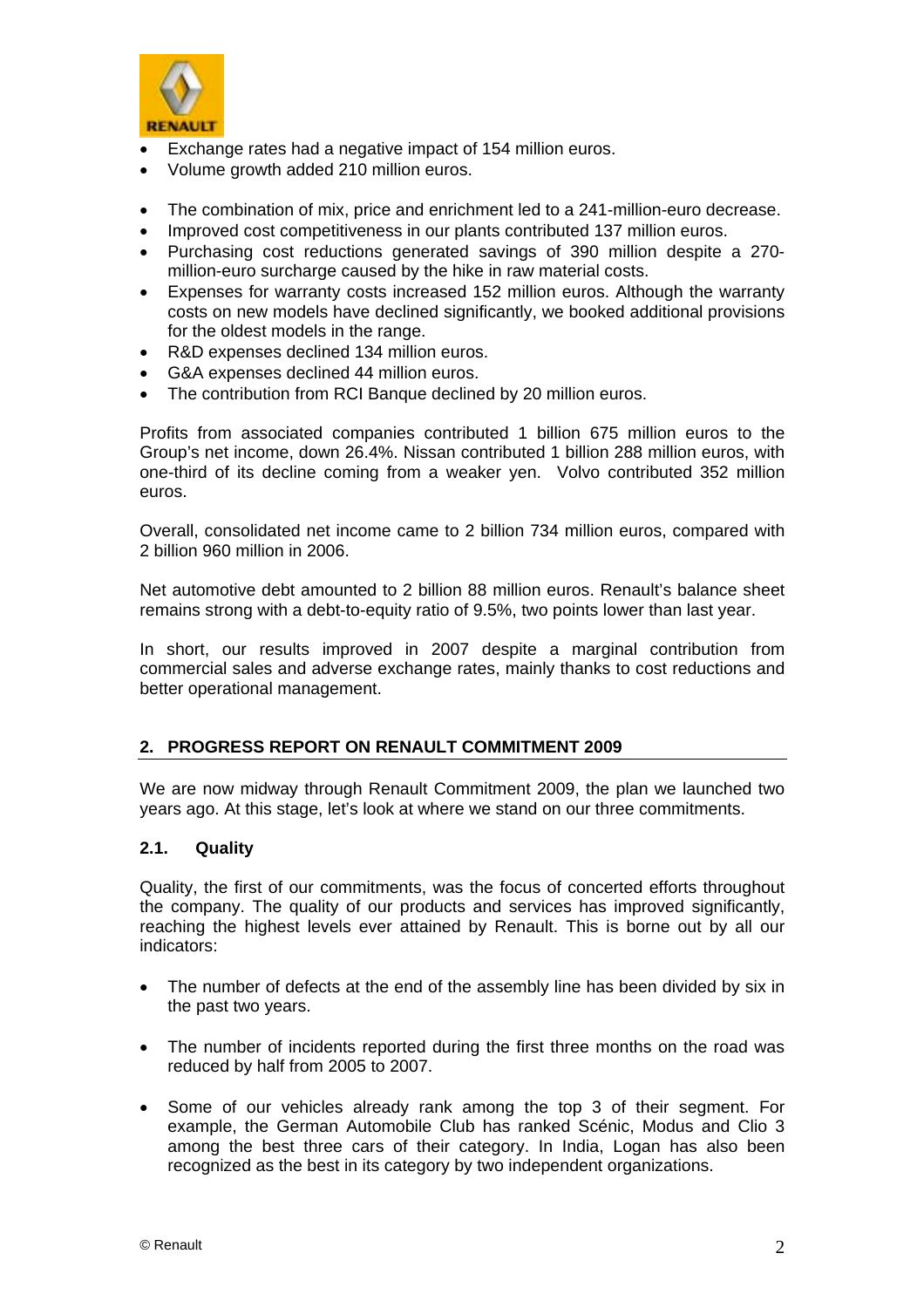

- All indicators show that New Laguna is on track to be acknowledged as one of the top three in its segment in terms of quality.
- The quality of service has improved considerably as well. The share of customers worldwide who say they are "fully satisfied" with sales and after-sales services rose from 72.1% in January 2006 to 78.4% at the end of 2007. This increase represents 700,000 more customers who are fully satisfied.

All processes are now in place to ensure that this progress spreads to the entire lineup, all over the world, to make quality one of Renault's durable assets. This factor is highly motivating for the Company.

## **2.2. Profitability**

Profitability is the second of our commitments. Despite a challenging environment for the entire automotive industry, we achieved the operating margin milestones we had set for 2006 and 2007. Our operating margin of 3.3% in 2007 exceeds the 3% we had forecast.

The improvement in profitability is due chiefly to the efforts made by all business functions in the past two years to improve productivity and cut costs.

In 2006 and 2007:

- Purchasing costs were reduced by 9.1%, excluding the impact of raw material prices.
- Productivity gains in the plants helped cut manufacturing costs by 5.4%.
- Logistics costs fell by 7.3%.
- General and administrative expenses have declined 5% despite the development of our international operations.
- Distribution costs rose by 3.1%. They are expected to decline in the next two years of the plan as the product range is renewed.
- Investment costs have been reduced by 35%, enabling us to execute this period of intensive development without a significant increase in our investments.

We will pursue this policy with the same focus in 2008 and 2009.

Let me also point out that for the first time, all regions have reported a positive operating margin. The Regional Management Committees we set up to reinforce our international management have increased the number of profit centers and reduced the Group's dependence on the European market. To give just one example, remember that in 2006 I said that we had been investing in Brazil for 10 years without ever making a profit and with only mediocre sales volumes. Today, volumes in this market have increased by 55% and the operating margin is positive. There is still plenty of room for improvement, but we are back on a sound footing.

### **2.3 Growth**

Growth is our third commitment. As announced, in the first part of our business plan we laid the groundwork for strong and sustainable growth. We overhauled our product range, developed new technologies and expanded our geographical footprint.

Never before has Renault developed so many new products, at such high quality levels and during such a short period as in the past two years.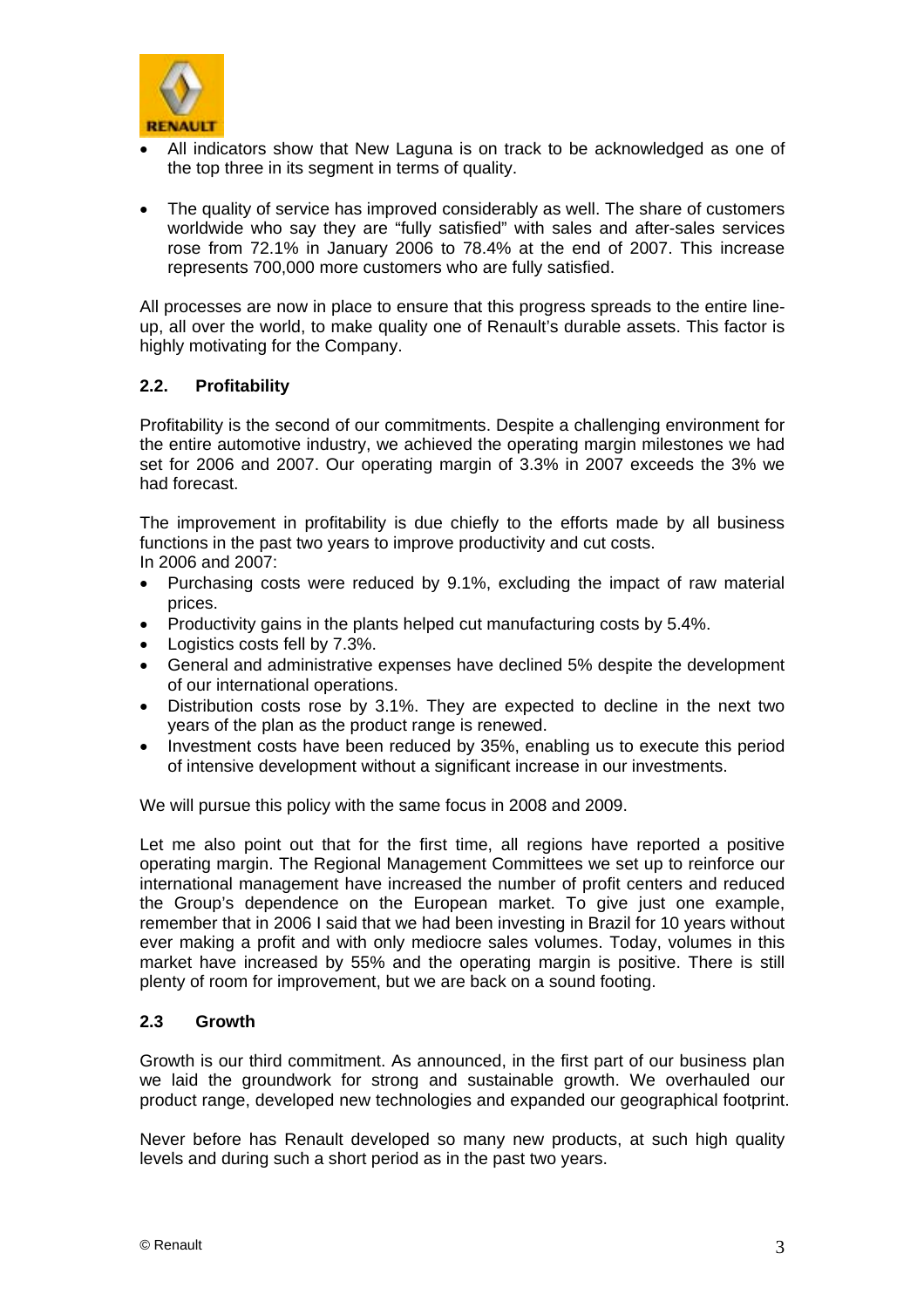

As you can see on this graph, the number of new vehicles being developed doubled between 2005 and 2007.

The resulting rapid pace of product launches will fuel growth thanks to a rejuvenated product range, extending into new segments and much better tailored to the requirements of our customers, be they French, German, Brazilian, Indian, Russian or Korean.

Alongside these products, we also developed new technologies designed to reconcile performance, safety and preservation of the environment.

We have added new engines to our powertrain range, which have become benchmarks in their segments in terms of fuel efficiency, like the 2.0-liter dCi, the 1.2 liter 100hp turbo or the dCi 110hp, which enables New Laguna to emit just 130 grams of carbon dioxide per kilometer. Thanks to the optimization of existing engines, 48% of Renault vehicles sold in Europe in 2007 emit less than 140 grams of carbon dioxide per kilometer.

Lastly, we have retained our leadership in the field of safety with nine cars that have been awarded the maximum 5-star rating in the Euro-NCAP tests.

The first half of the plan also saw us expand our operations in high-growth markets. We extended our production capacities in Colombia, Russia, Turkey and Romania and launched into new markets in India and Iran. Between the end of 2005 and the end of 2007, our production capacity, including that installed at our partners, increased by 600,000 vehicles a year.

Thanks to two years of dedicated efforts by all our people, Renault is well-equipped to meet the challenges of Renault Commitment 2009. There has been a breakthrough in quality, our cost structure is sound and we have laid the foundations for future growth.

### **3. LOOKING BEYOND RENAULT COMMITMENT 2009**

During these two years, we focused on meeting the three objectives of Renault Commitment 2009, but our ambitions extend beyond 2009. Our aim is not to achieve a peak in 2009, but to durably position Renault on the path of strong and profitable growth.

2006 and 2007 were years in which we invested in the success, not just of this plan, but also of all those that will follow. We initiated some high potential projects with our eyes on the longer-term horizon.

#### **3.1. Positioning Renault in growth markets**

Given that the long-term outlook for mature markets is at best flat, the future growth of the auto industry depends largely on positioning in high-growth markets.

That is why we have decided to build two new Alliance plants to expand our international production capacity. The first is in Chennai, India and the second in the port of Tangiers in Morocco. Our ambition is to make these two plants, which will each have an annual production capacity of 400,000 vehicles, the most competitive in our production system.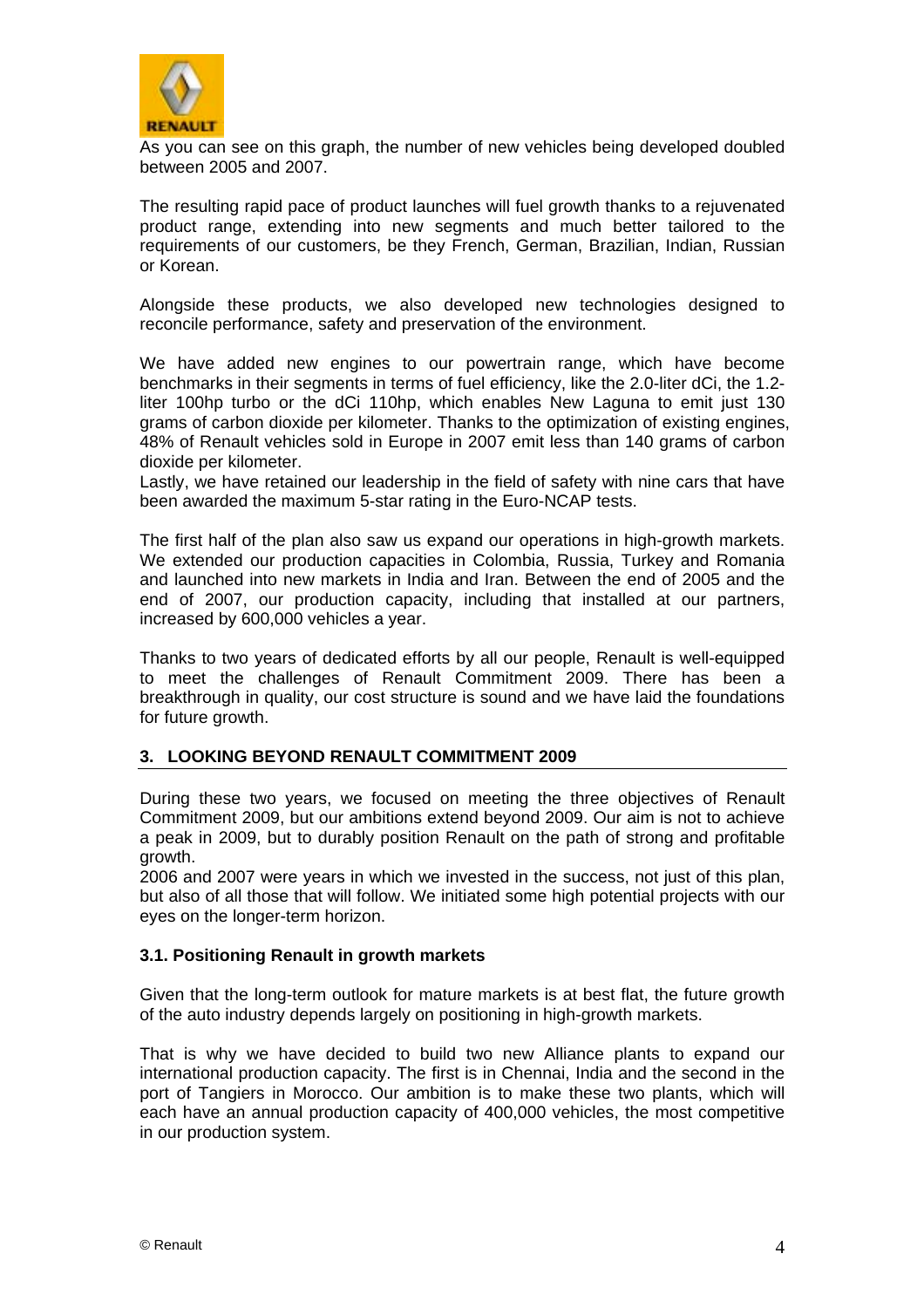

We have also been chosen, out of many candidates, to be the exclusive partner of AvtoVAZ – the leading Russian car manufacturer with production capacity currently estimated at over one million vehicles. This partnership, to be signed very soon, is an

exceptional opportunity for Renault. By reviving the Lada brand, the Alliance would become the clear leader in the Russian market, soon to be the largest in Europe. The Russian auto market has doubled over the past five years at a time while mature markets have contracted. And the pace of growth is accelerating given the constant rise in purchasing power and the current rate of car ownership of only 150 vehicles per inhabitant in Russia, compared with 587 in France.

### **3.2. Positioning in high potential market niches**

We are also preparing for the future with two other projects designed to extend the limits of mobility and thus of our industry.

To ensure "zero emission" mobility, it is not enough to simply reduce the harmful environmental impact of cars, we must eliminate this impact completely. We are currently developing vehicles capable of running on renewable energy without any impact at all on the environment. Within three years, we will be able to mass market electrical vehicles with zero carbon dioxide, zero particle and zero noise emissions without sacrificing performance, autonomy or driving pleasure. You will see the first practical example on the Israeli market in 2011.

Alongside "zero emission" mobility, we are developing mobility for all. This is the aim of the 2,500-dollar vehicle we want to develop together with Nissan and the Indian manufacturer Bajaj. Designed for emerging markets, this car is made primarily for people who have not yet had access to individual transportation.

Most of these projects are joint projects within the Alliance. They demonstrate that we have moved from a phase of reactive synergies, such as exchanging best practices, pooling existing technologies and processes, to one of proactive synergies. Renault and Nissan are now building projects together from scratch.

#### **4. OUTLOOK FOR 2008**

After this overview of the future, let's return to the outlook for 2008.

We confirm our milestone of a 4.5% operating margin in 2008 and the planned dividend growth. This is another step towards our commitment of a 6% operating margin in 2009.

For Renault, 2007 was the year of quality. 2008 will be the year of growth. We expect to increase our sales volumes by over 10%. This rate is unprecedented in the history of Renault. However, this is our annual forecast for worldwide operations, and we expect to see growth fluctuate according to the month and the market.

It will not be an easy year given the risks facing our industry. We see two major risks in 2008:

- a challenging macro-economic environment, which will affect markets, in particular in Europe, and
- exchange-rate volatility, which may have a negative impact on our earnings, as it did in 2007.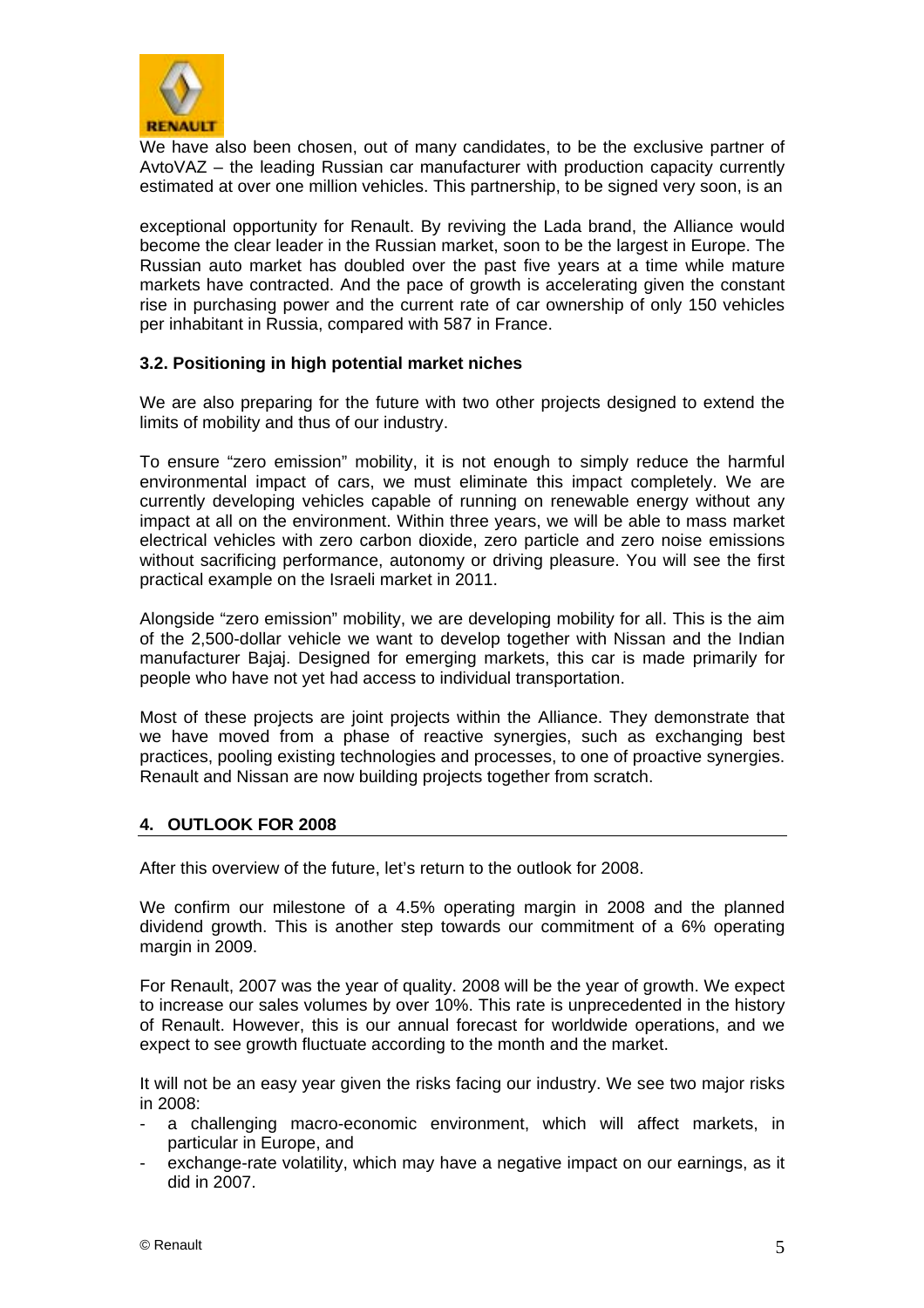

We are fully aware of these risks. But the overriding principle of our business plan is to ensure that, when faced with risks that are beyond our control, we react by developing new opportunities, and there are many such opportunities.

The first is our product offensive.

In 2008, we will reap the full-year benefits of the vehicles rolled out in 2007: Logan Van, New Twingo, New Laguna sedan and estate, QM5 and Sandero. Sandero has come off to a very good start in South America. In Brazil, orders taken in January already cover 25% of our annual sales target.

Our product offensive initiated in 2007 will intensify this year with 9 vehicles launched for the first time in the world.

Four of these are renewals that will help rejuvenate the range:

- Kangoo PC and Kangoo LCV, which sold over 2 million units in the first generation,
- Mégane hatch, the core of our range,
- And a product designed for international markets: a sedan that will be the successor to Clio Symbol.

We will also launch five entirely new products that will position us in high-growth segments:

- We began with Grand Modus and Clio Grand Tour in the B segment. Both models were well received by the market.
- We will continue with a new model derived from the Logan platform: Logan pickup,
- And with an LCV specifically designed for urban utilization: New Kangoo Express Compact.
- And finally, a high-profile product, Laguna coupe, which will be equipped with the new V6 dCi engine and inaugurate our 4-wheel active drive chassis.

Let's detail the product launches by region, including certain products rolled out in 2007 that will arrive on new markets in 2008.

There will be 13 product events in France. These include 7 launches of 2008 vehicles, but also the continued market roll-out of Laguna estate, Koleos and Sandero. We will also introduce 3 facelifts for existing vehicles (Modus phase II and the sports versions of Twingo and Laguna).

There will be 14 launches in the Europe region, 12 in the Euromed region, 6 in the Americas and 11 in Asia-Africa.

The Logan program is another opportunity.

Today, Renault is the only carmaker offering a range of vehicles that are reliable and economical for customers and profitable for the company. We initially expected the Logan program to generate an operating margin of 6% in 2009. In Europe, the profitability of Logan and Logan MCV sales is already over 6%.

The third opportunity: our presence in high-growth markets and segments.